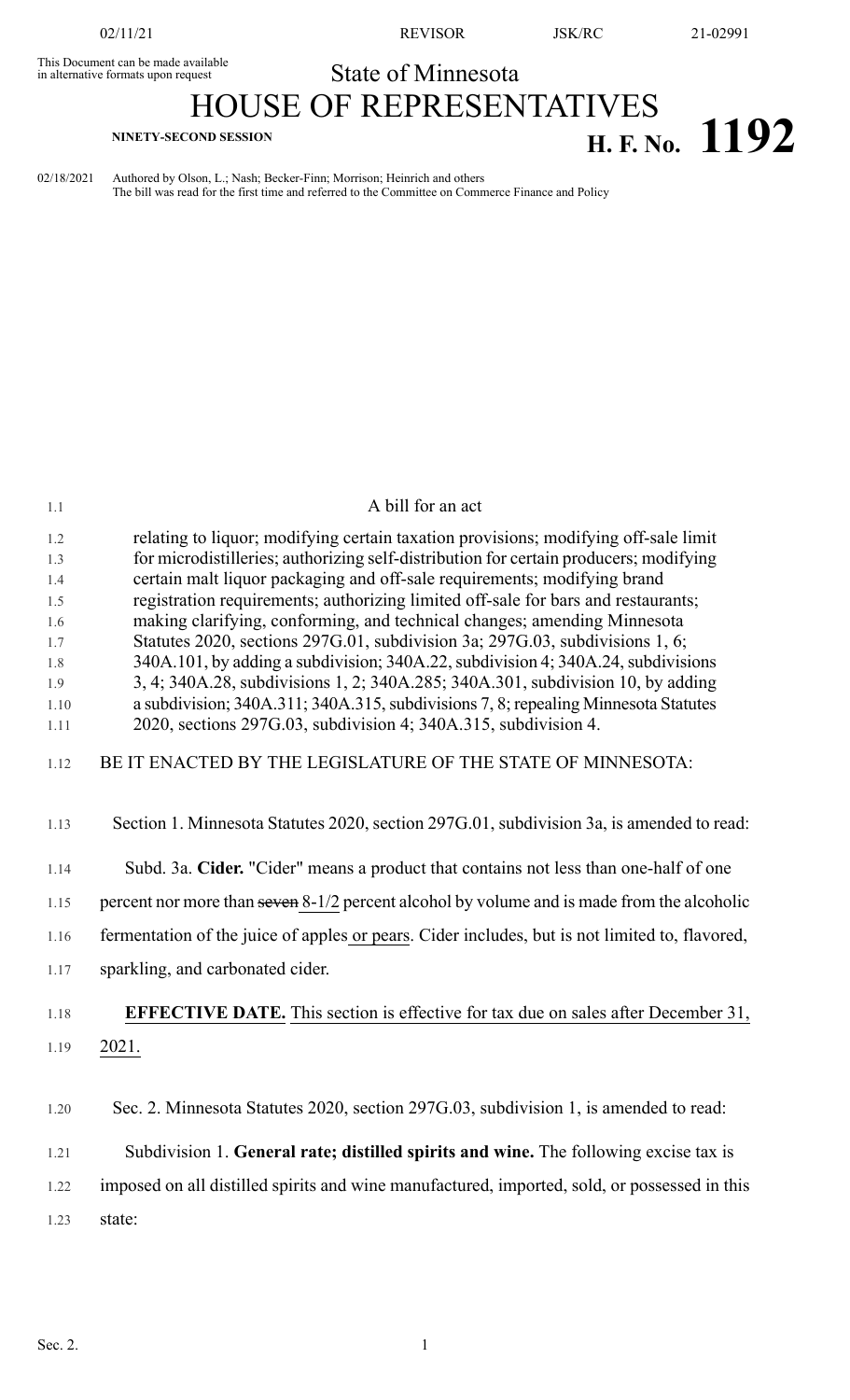|                          | 02/11/21                                                                                                                                      | <b>REVISOR</b> | <b>JSK/RC</b>   |              | 21-02991        |
|--------------------------|-----------------------------------------------------------------------------------------------------------------------------------------------|----------------|-----------------|--------------|-----------------|
| 2.1                      |                                                                                                                                               |                | Standard        |              | Metric          |
| 2.2<br>2.3<br>2.4        | (a) Distilled spirits, liqueurs, cordials, and<br>specialties regardless of alcohol content<br>(excluding ethyl alcohol)                      | \$             | 5.03 per gallon | \$           | 1.33 per liter  |
| 2.5<br>2.6<br>2.7<br>2.8 | (b) Wine containing 14 16 percent or less<br>alcohol by volume (except cider as<br>defined in section 297G.01, subdivision<br>$\overline{3a}$ | \$             | .30 per gallon  | $\$\$        | $.08$ per liter |
| 2.9<br>2.10<br>2.11      | (c) Wine containing more than $\frac{14}{16}$<br>percent but not more than 21 percent<br>alcohol by volume                                    | \$             | .95 per gallon  | \$           | $-25$ per liter |
| 2.12<br>2.13<br>2.14     | (d) Wine containing more than 21 percent<br>but not more than 24 percent alcohol by<br>volume                                                 | \$             | 1.82 per gallon | $\$\$        | .48 per liter   |
| 2.15<br>2.16             | (e) Wine containing more than 24 percent<br>alcohol by volume                                                                                 | \$             | 3.52 per gallon | $\mathbb{S}$ | .93 per liter   |
| 2.17<br>2.18             | (f) Natural and artificial sparkling wines<br>containing alcohol                                                                              | \$             | 1.82 per gallon | \$           | .48 per liter   |
| 2.19<br>2.20             | $(g)$ Cider as defined in section 297G.01,<br>subdivision 3a                                                                                  | $\mathbb{S}$   | .15 per gallon  | \$           | $.04$ per liter |
| 2.21                     | (h) Low-alcohol dairy cocktails                                                                                                               | \$             | .08 per gallon  | \$           | .02 per liter   |
| 2.22                     | In computing the tax on a package of distilled spirits or wine, a proportional tax at a like                                                  |                |                 |              |                 |
| 2.23                     | rate on all fractional parts of a gallon or liter must be paid, except that the tax on a fractional                                           |                |                 |              |                 |

2.24 part of a gallon less than 1/16 of a gallon is the same as for 1/16 of a gallon.

# 2.25 **EFFECTIVE DATE.** This section is effective for tax due on sales after December 31, 2.26 2021

2.27 Sec. 3. Minnesota Statutes 2020, section 297G.03, subdivision 6, is amended to read:

2.28 Subd. 6. **Small winery credit.** (a) A qualified winery producing wine or cider is entitled 2.29 to a tax credit equal to the excise tax due under subdivision 1, paragraphs (b) to  $(g)$ , on the 2.30 wine or cider sold in any fiscal year beginning July 1. A qualified winery may take the credit 2.31 on the 18th day of each month, but the total credit allowed may not exceed, in any fiscal 2.32 year, the lesser of:

- 2.33 (1) the liability for tax; or
- 2.34 (2) \$136,275.

2.35 (b) For purposes of this subdivision, "qualified winery" means a winery, whether or not 2.36 located in this state, that manufactured fewer than 75,000 gallons of wine and or 250,000 2.37 barrels of cider in the calendar year immediately preceding the fiscal year for which the 2.38 credit under this subdivision is claimed.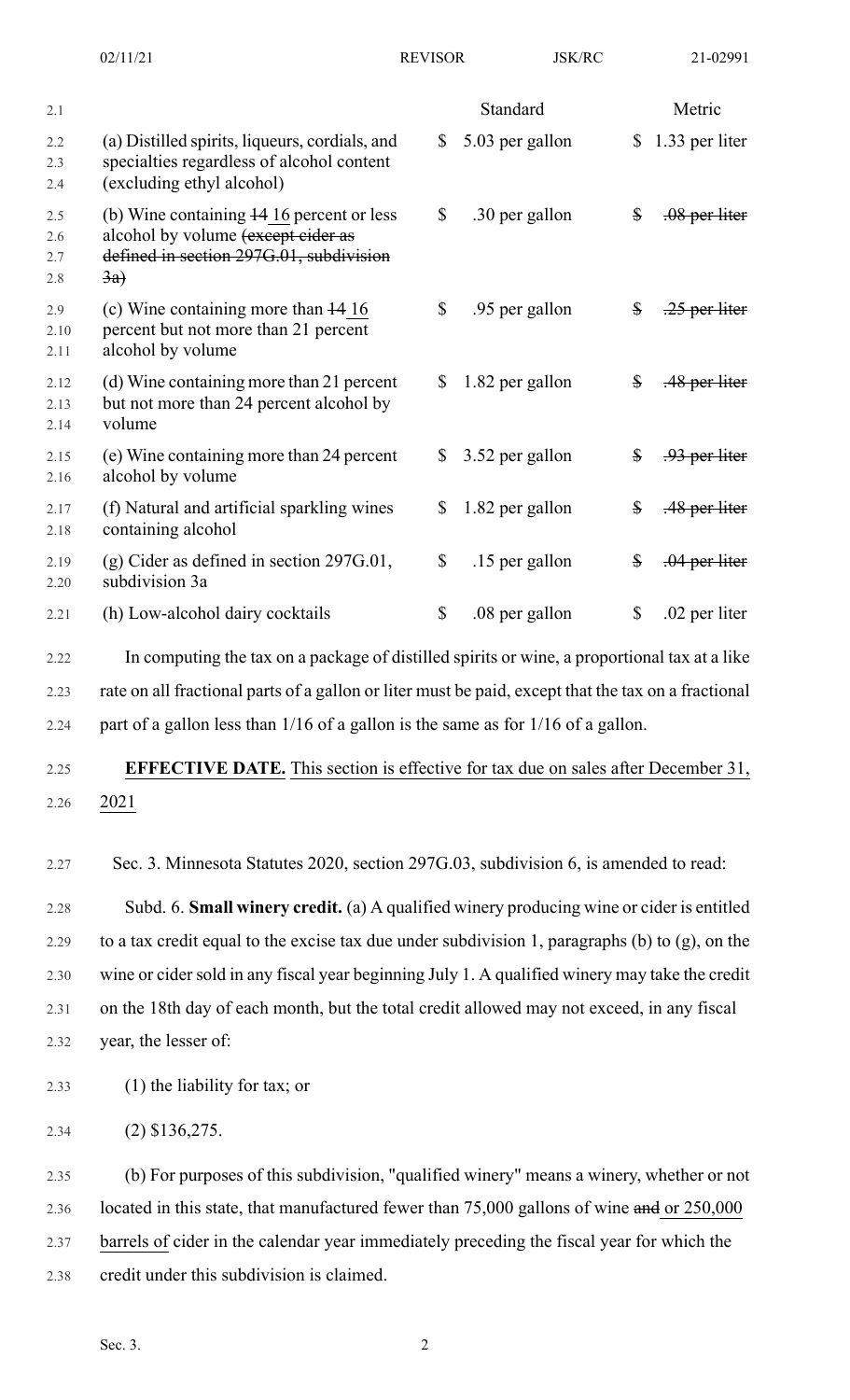| 3.1  | (c) By February 15 of each year, beginning in 2019, the commissioner of revenue shall            |
|------|--------------------------------------------------------------------------------------------------|
| 3.2  | provide a report to the chairs and ranking minority members of the legislative committees        |
| 3.3  | having jurisdiction over taxes that includes the following information for the previous fiscal   |
| 3.4  | year, regarding the credit authorized under this subdivision:                                    |
| 3.5  | (1) the total amount of the tax expenditure for the credit, including the amount of credits      |
| 3.6  | claimed by Minnesota small wineries and out-of-state small wineries; and                         |
| 3.7  | (2) the number of claimants for the credit, including the number of Minnesota small              |
| 3.8  | wineries and the number of out-of-state small wineries.                                          |
| 3.9  | <b>EFFECTIVE DATE.</b> This section is effective for tax due on sales after December 31,         |
| 3.10 | 2021                                                                                             |
| 3.11 | Sec. 4. Minnesota Statutes 2020, section 340A.101, is amended by adding a subdivision            |
| 3.12 | to read:                                                                                         |
|      |                                                                                                  |
| 3.13 | Subd. 4c. Cider. "Cider" means a product that contains not less than one-half of one             |
| 3.14 | percent nor more than 8-1/2 percent alcohol by volume and is made from the alcoholic             |
| 3.15 | fermentation of the juice of apples or pears. Cider includes but is not limited to flavored,     |
| 3.16 | sparkling, and carbonated cider.                                                                 |
| 3.17 | <b>EFFECTIVE DATE.</b> This section is effective the day following final enactment.              |
| 3.18 | Sec. 5. Minnesota Statutes 2020, section 340A.22, subdivision 4, is amended to read:             |
| 3.19 | Subd. 4. Off-sale license. A microdistillery may be issued a license by the local licensing      |
| 3.20 | authority for off-sale of distilled spirits, with the approval of the commissioner. The license  |
| 3.21 | may allow the sale of one 375 milliliter bottle up to 1.5 liters per customer per day of product |
| 3.22 | manufactured on site, subject to the following requirements:                                     |
| 3.23 | (1) off-sale hours of sale must conform to hours of sale for retail off-sale licensees in        |
| 3.24 | the licensing municipality; and                                                                  |
| 3.25 | (2) no brand may be sold at the microdistillery unless it is also available for distribution     |
| 3.26 | by wholesalers.                                                                                  |
| 3.27 | <b>EFFECTIVE DATE.</b> This section is effective the day following final enactment.              |
|      |                                                                                                  |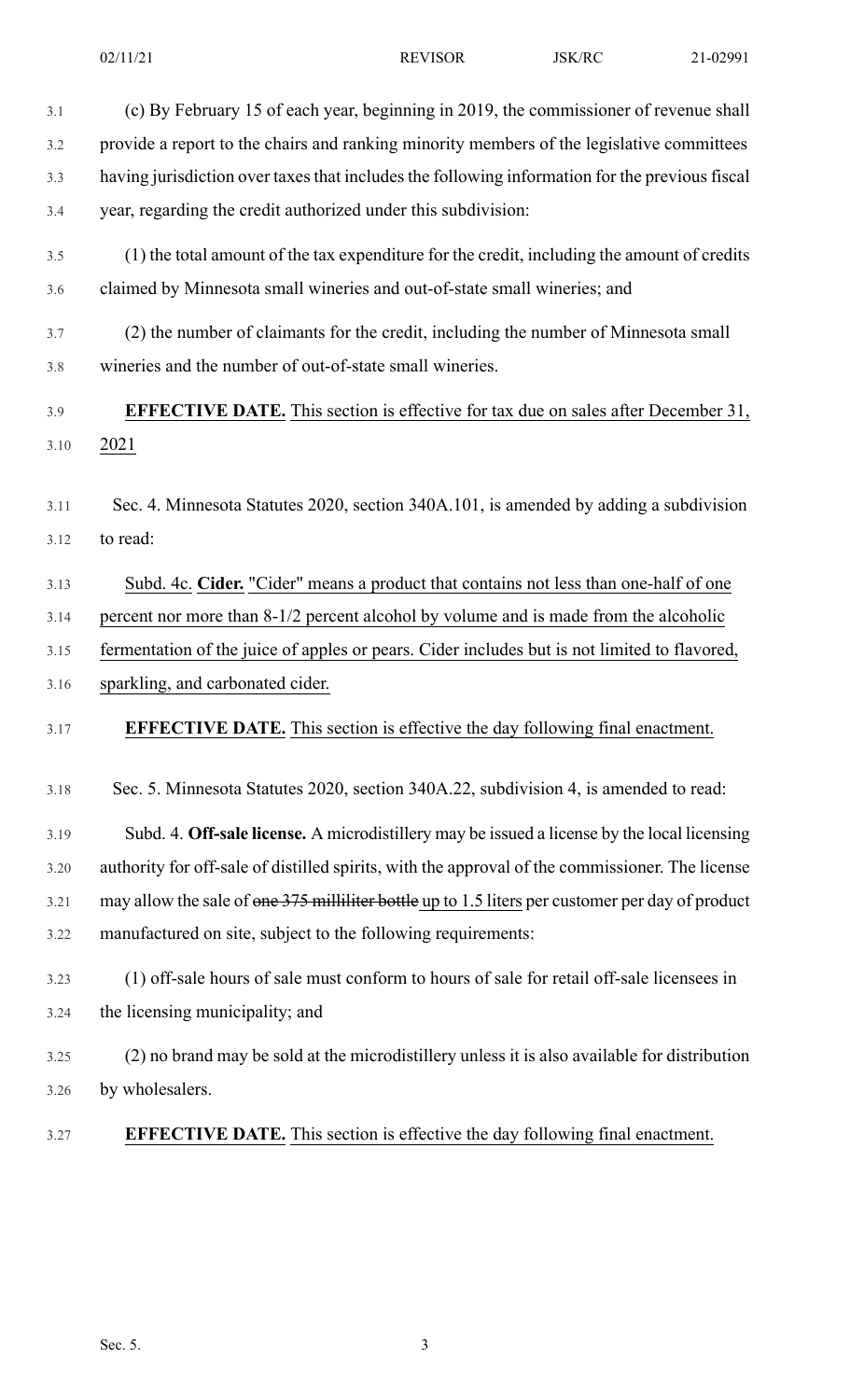| 4.1  | Sec. 6. Minnesota Statutes 2020, section 340A.24, subdivision 3, is amended to read:           |
|------|------------------------------------------------------------------------------------------------|
| 4.2  | Subd. 3. Total retail sales. A brew pub's total retail sales at on- or off-sale under this     |
| 4.3  | section may not exceed 3,500 barrels per year, provided that off-sales may not exceed 768      |
| 4.4  | ounces per customer per day nor total more than 750 barrels per year.                          |
| 4.5  | EFFECTIVE DATE. This section is effective the day following final enactment.                   |
| 4.6  | Sec. 7. Minnesota Statutes 2020, section 340A.24, subdivision 4, is amended to read:           |
| 4.7  | Subd. 4. Interest in other license. (a) A brew pub may hold or have an interest in other       |
| 4.8  | retail on-sale licenses, but may not have an ownership interest in whole or in part, or be an  |
| 4.9  | officer, director, agent, or employee of, any other manufacturer, brewer, importer, or         |
| 4.10 | wholesaler, or be an affiliate thereof whether the affiliation is corporate or by management,  |
| 4.11 | direction, or control.                                                                         |
| 4.12 | (b) Notwithstanding this prohibition, a brew pub may be an affiliate or subsidiary             |
| 4.13 | company of a brewer licensed in Minnesota or elsewhere if that brewer's only manufacture       |
| 4.14 | of malt liquor is:                                                                             |
| 4.15 | (1) manufacture licensed under section 340A.301, subdivision 6, clause (d);                    |
| 4.16 | (2) manufacture in another state for consumption exclusively in a restaurant located in        |
| 4.17 | the place of manufacture; or                                                                   |
| 4.18 | (3) manufacture in another state for consumption primarily in a restaurant located in or       |
| 4.19 | immediately adjacent to the place of manufacture if the brewer was licensed under section      |
| 4.20 | 340A.301, subdivision 6, clause (d), on January 1, 1995.                                       |
| 4.21 | (c) A brew pub may own or have an interest in a malt liquor wholesaler that sells only         |
| 4.22 | the brew pub's products provided that no more than 200 barrels a year may be distributed       |
| 4.23 | under this paragraph.                                                                          |
| 4.24 | <b>EFFECTIVE DATE.</b> This section is effective the day following final enactment.            |
| 4.25 | Sec. 8. Minnesota Statutes 2020, section 340A.28, subdivision 1, is amended to read:           |
| 4.26 | Subdivision 1. License; limitations. A brewer licensed under section 340A.301,                 |
| 4.27 | subdivision 6, clause (c), (i), or (j), may be issued a license by a municipality for off-sale |
| 4.28 | of malt liquor at its licensed premises that has been produced and packaged by the brewer.     |
| 4.29 | The license must be approved by the commissioner. A brewer may only have one license           |
| 4.30 | under this subdivision. The amount of malt liquor sold at off-sale may not exceed 768 ounces   |
| 4.31 | per customer per day nor 750 barrels annually. Off-sale of malt liquor shall be limited to     |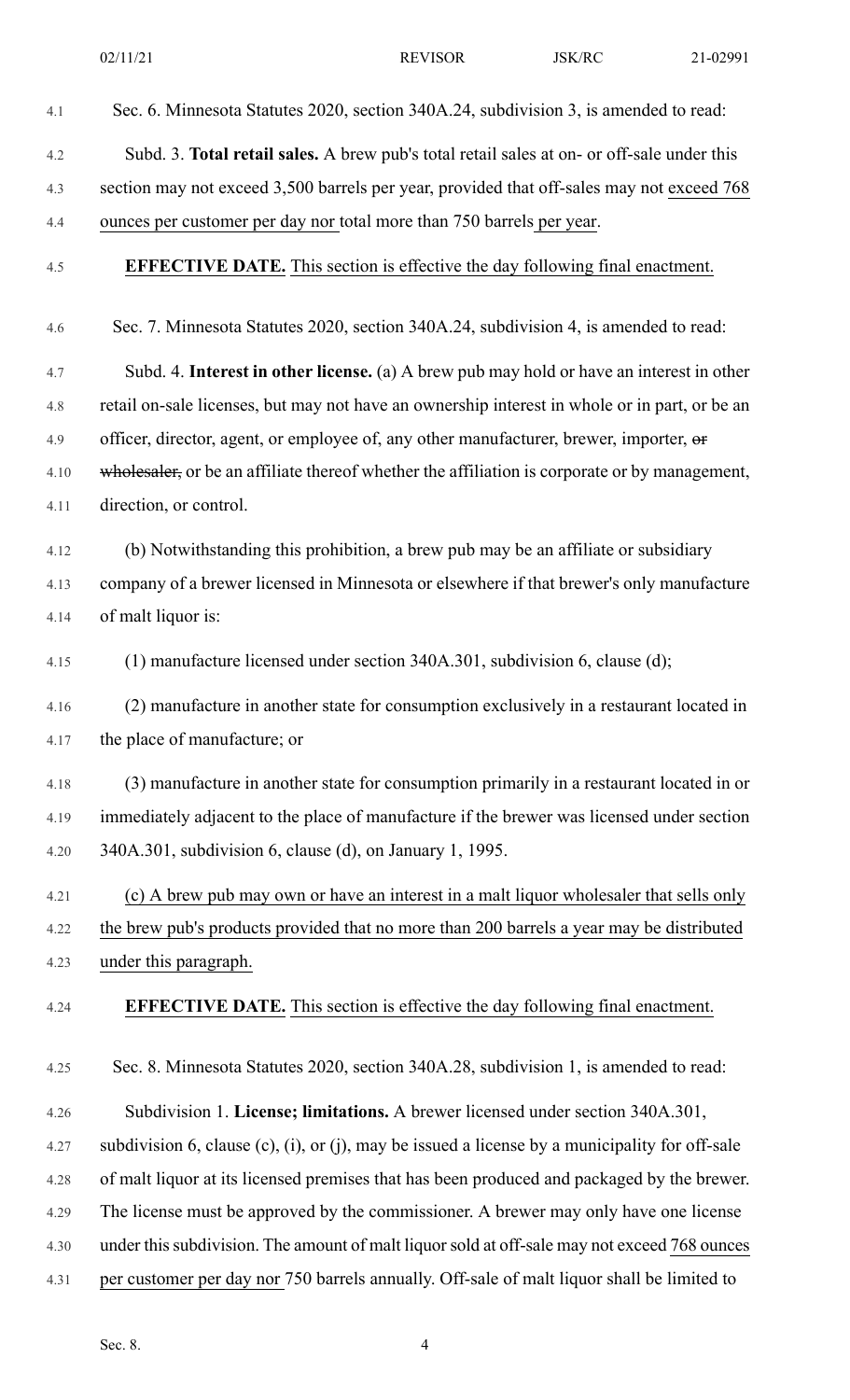5.1 the legal hours for off-sale at exclusive liquor stores in the jurisdiction in which the brewer 5.2 is located, and the malt liquor sold off-sale must be removed from the premises before the 5.3 applicable off-sale closing time at exclusive liquor stores, except that malt liquor in growlers 5.4 only may be sold at off-sale on Sundays. Sunday sales must be approved by the licensing 5.5 jurisdiction and hours may be established by those jurisdictions. Packaging of malt liquor

5.6 for off-sale under this subdivision must comply with section 340A.285.

5.7 **EFFECTIVE DATE.** This section is effective the day following final enactment.

5.8 Sec. 9. Minnesota Statutes 2020, section 340A.28, subdivision 2, is amended to read:

5.9 Subd. 2. **Prohibition.** A municipality may not issue a license under this section to a 5.10 brewer if the brewer seeking the license, or any person having an economic interest in the 5.11 brewer seeking the license or exercising control over the brewer seeking the license, is a 5.12 brewer that brews more than 20,000 barrels of its own brands of malt liquor annually or a 5.13 winery that produces more than 250,000 gallons of wine annually.

#### 5.14 **EFFECTIVE DATE.** This section is effective the day following final enactment.

5.15 Sec. 10. Minnesota Statutes 2020, section 340A.285, is amended to read:

### 5.16 **340A.285 GROWLERS PACKAGING.**

5.17 (a) Malt liquor authorized for off-sale pursuant to section 340A.24 or 340A.28 shall be 5.18 packaged in a container that is not more than 64 ounces in size and that is consistent with 5.19 the provisions of Minnesota Rules, parts 7515.1080 to 7515.1120.

5.20 (b) Packaging of malt liquor in 64-ounce containers commonly known as "growlers" or 5.21 in 750 milliliter bottles. The containers or bottles shall bear a twist-type closure, cork, 5.22 stopper, or plug. At the time of sale, a paper or plastic adhesive band, strip, or sleeve shall 5.23 be applied to the container or bottle and extended over the top of the twist-type closure, 5.24 cork, stopper, or plug forming a seal that must be broken upon opening the container or 5.25 bottle. The adhesive band, strip, or sleeve shall bear the name and address of the brewer. 5.26 The containers or bottles

- 5.27 (c) Containers shall be identified as malt liquor, contain the name of the malt liquor, 5.28 bear the name and address of the brew pub or brewer selling the malt liquor, and shall be 5.29 considered intoxicating liquor unless the alcoholic content is labeled as otherwise in 5.30 accordance with the provisions of Minnesota Rules, part 7515.1100.
- $\phi$  (d) A brew pub or, brewer, or exclusive liquor store may, but is not required to, refill 5.32 any container or bottle with malt liquor for off-sale at the request of the customer. A brew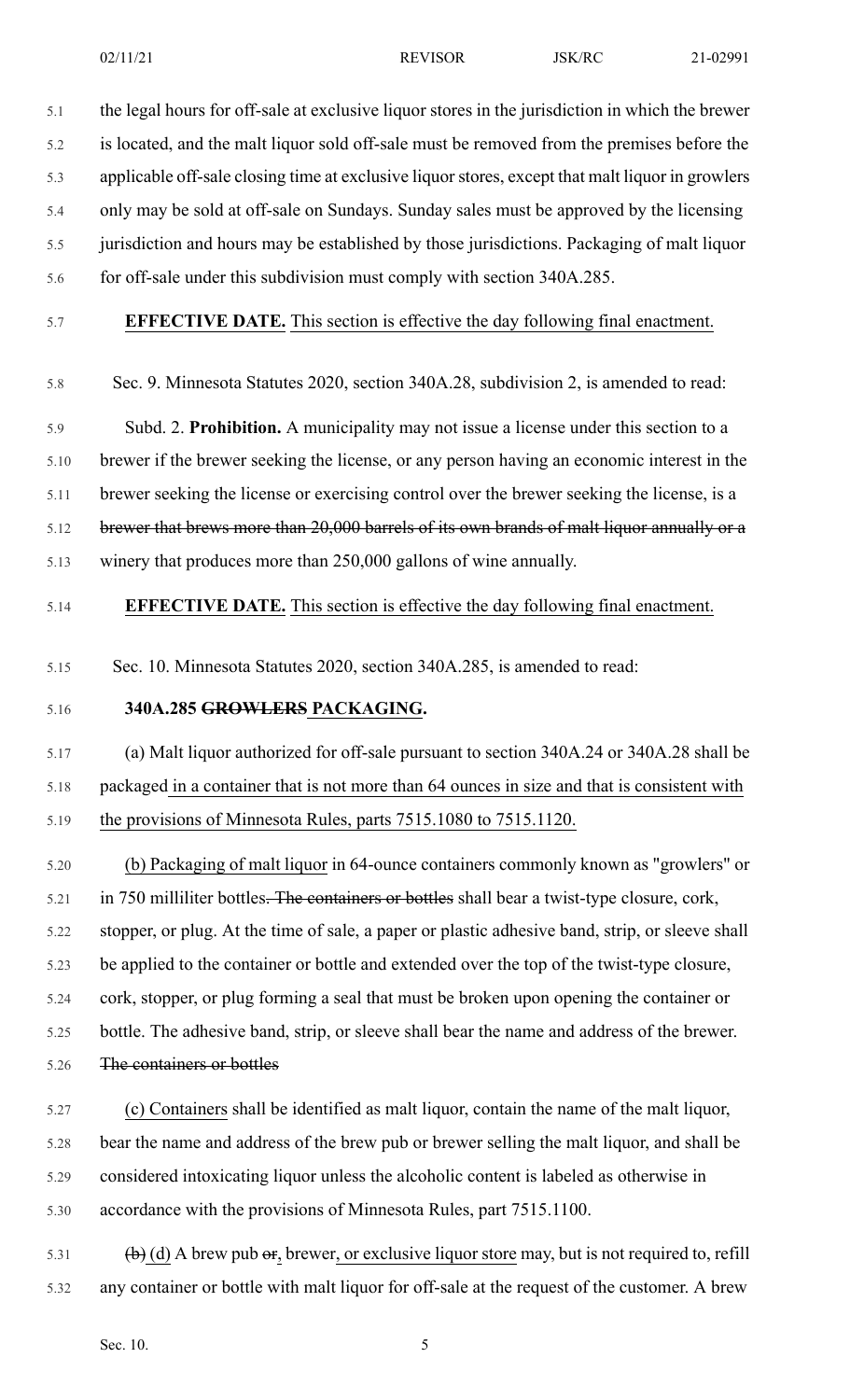$6.1$  pub  $\Theta$ , brewer, or exclusive liquor store refilling a container or bottle must do so at its

6.2 licensed premises and the container or bottle must be filled at the tap at the time of sale. A 6.3 container or bottle refilled under this paragraph must be sealed and labeled in the manner 6.4 described in paragraph (a). 6.5 **EFFECTIVE DATE.** This section is effective the day following final enactment. 6.6 Sec. 11. Minnesota Statutes 2020, section 340A.301, is amended by adding a subdivision 6.7 to read: 6.8 Subd. 9a. **Additional permitted interest in wholesale business.** A winery may own or 6.9 have an interest in a wine wholesaler that sells only the winery's products. 6.10 **EFFECTIVE DATE.** This section is effective the day following final enactment. 6.11 Sec. 12. Minnesota Statutes 2020, section 340A.301, subdivision 10, is amended to read: 6.12 Subd. 10. **Sales without license.** A licensed brewer or brew pub may without an 6.13 additional license sell malt liquor to employees or retired former employees, in amounts of 6.14 not more than 768 fluid ounces in a week for off-premise consumption only. A collector of 6.15 commemorative bottles, those terms are as defined in section 297G.01, subdivisions 4 and 6.16 5, may sell them to another collector without a license. It is also lawful for a collector of 6.17 beer cans to sell unopened cans of a brand which has not been sold commercially for at 6.18 least two years to another collector without obtaining a license. The amount sold to any one 6.19 collector in any one month shall not exceed 768 fluid ounces. A licensed manufacturer of 6.20 wine containing not more than 25 percent alcohol by volume nor less than 51 percent wine 6.21 made from Minnesota-grown agricultural products may sell at on-sale or off-sale wine made 6.22 on the licensed premises without a further license.

6.23 **EFFECTIVE DATE.** This section is effective the day following final enactment.

6.24 Sec. 13. Minnesota Statutes 2020, section 340A.311, is amended to read:

6.25 **340A.311 BRAND REGISTRATION.**

6.26 (a) Except as provided in paragraph (e), a brand of intoxicating liquor or 3.2 percent 6.27 malt liquor may not be manufactured, imported into, or sold in the state unless the brand 6.28 label has been registered with and approved by the commissioner. A brand registration must 6.29 be renewed every three years in order to remain in effect. The fee for an initial annual brand 6.30 registration is \$15 and the fee for a three-year registration is \$40. The fee for a three-year 6.31 brand registration renewal is \$30. The brand label of a brand of intoxicating liquor or 3.2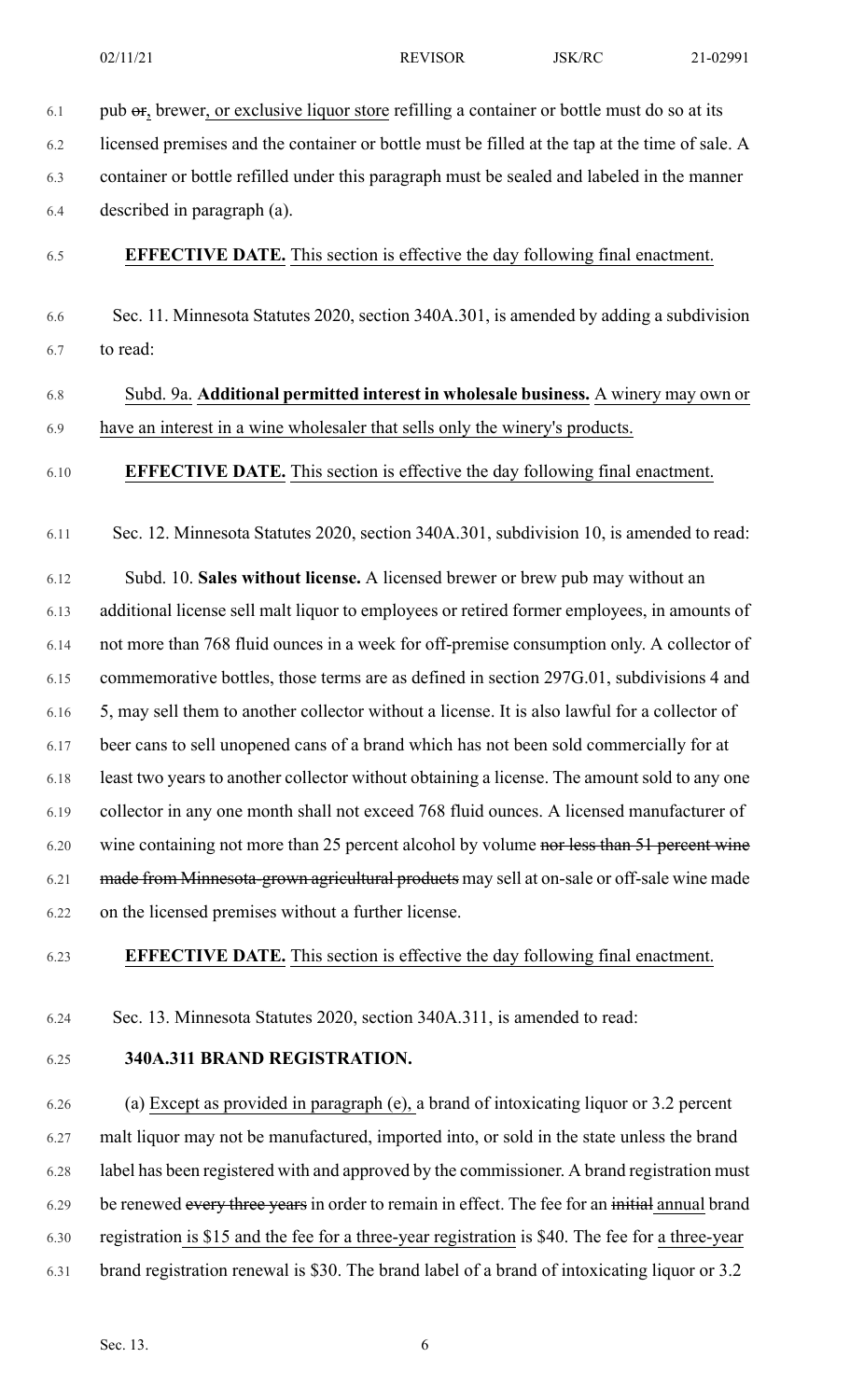7.1 percent malt liquor for which the brand registration has expired, is conclusively deemed 7.2 abandoned by the manufacturer or importer. 7.3 (b) In this section "brand" and "brand label" include trademarks and designs used in 7.4 connection with labels. 7.5 (c) The label of any brand of wine or intoxicating or nonintoxicating malt beverage may 7.6 be registered only by the brand owner or authorized agent. No such brand may be imported 7.7 into the state for sale without the consent of the brand owner or authorized agent. This 7.8 section does not limit the provisions of section 340A.307. 7.9 (d) The commissioner shall refuse to register a malt liquor brand label, and shall revoke 7.10 the registration of a malt liquor brand label already registered, if the brand label states or 7.11 implies in a false or misleading manner a connection with an actual living or dead American 7.12 Indian leader. This paragraph does not apply to a brand label registered for the first time in 7.13 Minnesota before January 1, 1992. 7.14 (e) Brewers or a manufacturer producing cider are not required to register a brand label 7.15 under thissection if the malt liquor or cider issold solely for consumption on tap at a licensed 7.16 premises. 7.17 **EFFECTIVE DATE.** This section is effective the day following final enactment. 7.18 Sec. 14. Minnesota Statutes 2020, section 340A.315, subdivision 7, is amended to read: 7.19 Subd. 7. **Distilled spirits permitted.** Farm wineries licensed under this section are 7.20 permitted to manufacture distilled spirits as defined under section 340A.101, subdivision 7.21 9, which may exceed 25 percent alcohol by volume, made from Minnesota-produced or 7.22 Minnesota-grown grapes, grape juice, other fruit bases, or honey. The following conditions 7.23 pertain:

7.24 (1) no farm winery or firm owning multiple farm wineries may manufacture more than 7.25 5,000 gallons of distilled spirits in a given year, and this 5,000 gallon limit is part of the 7.26 50,000 gallon limit found in subdivision 2;

7.27 (2) a farm winery may not sell at on-sale, off-sale, or wholesale, a distilled spirit that 7.28 does not qualify as a Minnesota spirit. For purposes of thissection, to qualify as a Minnesota 7.29 spirit, 50 percent of the distilled spirit must be processed and distilled on premises. Distilled 7.30 spirits produced or in production prior to July 1, 2017, are not counted as part of the 7.31 calculations under this clause;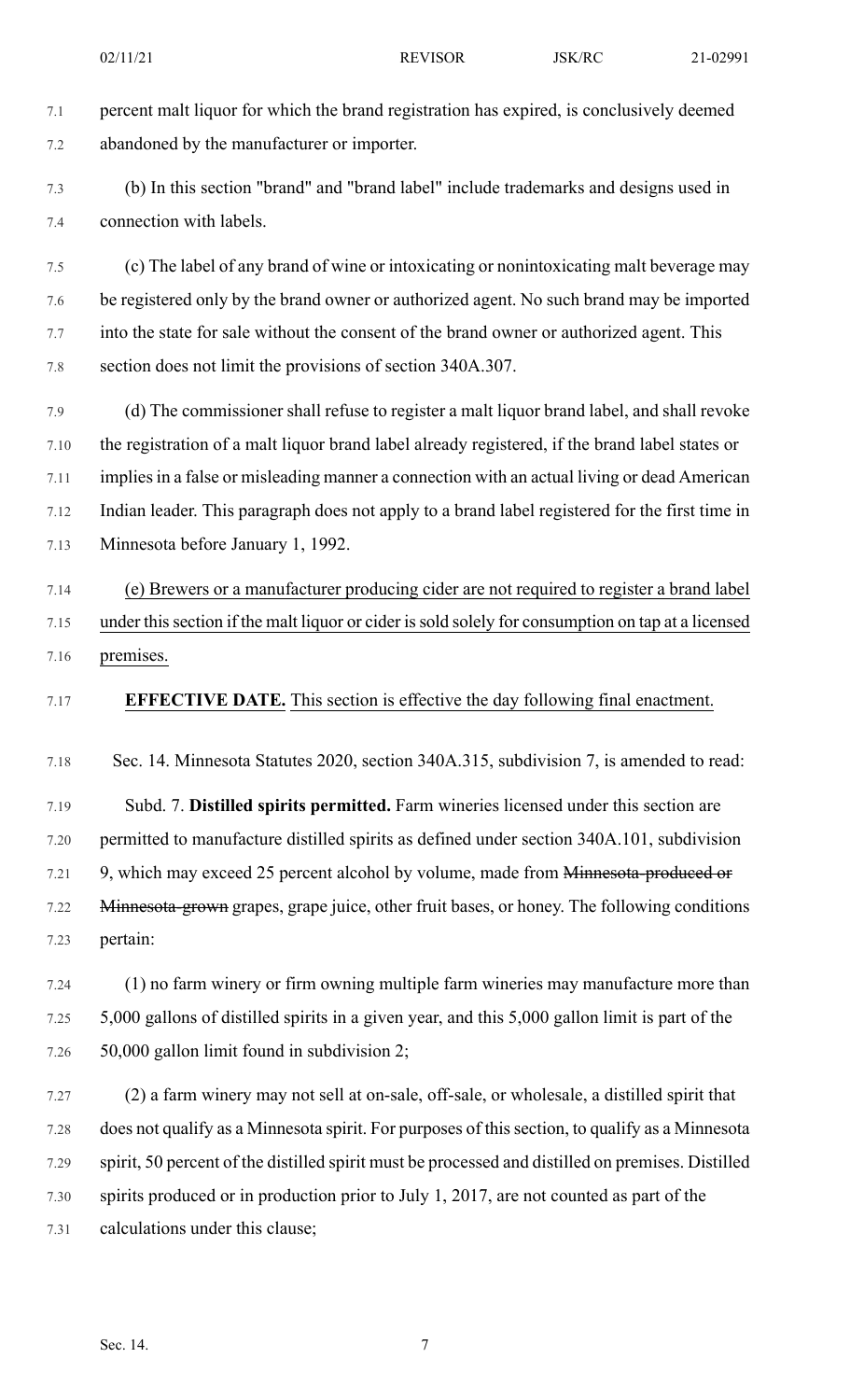|      | 02/11/21                                                                                     | <b>REVISOR</b> | JSK/RC | 21-02991 |
|------|----------------------------------------------------------------------------------------------|----------------|--------|----------|
| 8.1  | (3) farm wineries must pay an additional annual fee of \$50 to the commissioner before       |                |        |          |
| 8.2  | beginning production of distilled spirits; and                                               |                |        |          |
| 8.3  | (4) farm wineries may not sell or produce distilled spirits for direct sale to manufacturers |                |        |          |
| 8.4  | licensed under section 340A.301, subdivision 6, paragraph (a).                               |                |        |          |
| 8.5  | <b>EFFECTIVE DATE.</b> This section is effective the day following final enactment.          |                |        |          |
| 8.6  | Sec. 15. Minnesota Statutes 2020, section 340A.315, subdivision 8, is amended to read:       |                |        |          |
| 8.7  | Subd. 8. Bulk wine. Farm wineries licensed under this section are permitted to purchase      |                |        |          |
| 8.8  | and use bulk wine, provided that:                                                            |                |        |          |
| 8.9  | (1) the quantity of bulk wine in any farm winery's annual production shall not exceed        |                |        |          |
| 8.10 | ten percent of that winery's annual production; and                                          |                |        |          |
| 8.11 | (2) the bulk wine under subdivision 4 shall be counted as a portion of the 49 percent of     |                |        |          |
| 8.12 | product that need not be Minnesota-grown and may be imported from outside Minnesota;         |                |        |          |
| 8.13 | and                                                                                          |                |        |          |
| 8.14 | $\left(\frac{3}{2}\right)$ (2) the bulk wine must be blended and not directly bottled.       |                |        |          |
| 8.15 | "Bulk wine," as used in this subdivision, means fermented juice from grapes, other fruit     |                |        |          |
| 8.16 | bases, or honey.                                                                             |                |        |          |
| 8.17 | <b>EFFECTIVE DATE.</b> This section is effective the day following final enactment.          |                |        |          |
| 8.18 | Sec. 16. LIMITED OFF-SALE FOR BARS AND RESTAURANTS.                                          |                |        |          |
| 8.19 | (a) A qualifying licensee may offer off-sales of malt liquor, hard seltzer, cider, wine,     |                |        |          |
| 8.20 | and cocktails with a prepared food take-out order, without obtaining an additional license,  |                |        |          |
| 8.21 | subject to the following limitations:                                                        |                |        |          |
| 8.22 | (1) any sale of malt liquor, hard seltzer, cider, wine, and cocktails is made in conjunction |                |        |          |
| 8.23 | with and is incidental to the sale of prepared food for take-out;                            |                |        |          |
| 8.24 | (2) the alcoholic beverages other than cocktails are sold in their original, unopened        |                |        |          |
| 8.25 | packaging;                                                                                   |                |        |          |
| 8.26 | (3) cocktails must be packaged in a container with a secure lid or cap and in a manner       |                |        |          |
| 8.27 | designed to prevent consumption without removal of the lid or cap;                           |                |        |          |
| 8.28 | (4) no more than 72 ounces in total of malt liquor, hard seltzer, and cider; 128 ounces      |                |        |          |
| 8.29 | in total of malt liquor, if packaged in a growler; 750 milliliters of wine; and 34 ounces of |                |        |          |
| 8.30 | cocktails may be sold per prepared food take-out order;                                      |                |        |          |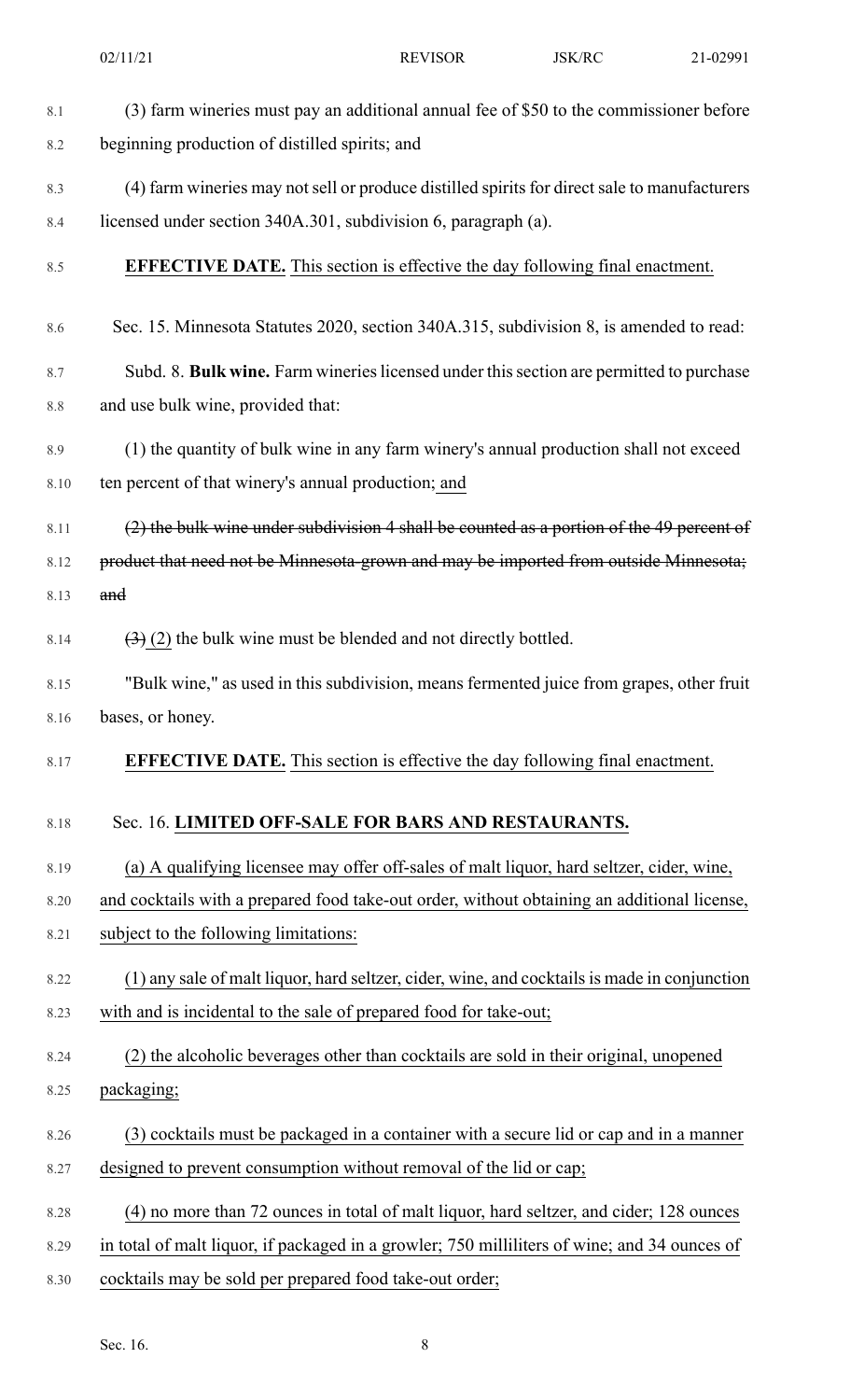| 9.1  | (5) the qualifying licensee must confirm that the person picking up the prepared food           |
|------|-------------------------------------------------------------------------------------------------|
| 9.2  | take-out order is at least 21 years of age as provided by Minnesota Statutes, section 340A.503, |
| 9.3  | subdivision 6; and                                                                              |
| 9.4  | (6) the qualifying licensee must notify the insurer providing the coverage required by          |
| 9.5  | Minnesota Statutes, section 340A.409, that it is making off-sales under this section.           |
| 9.6  | (b) All laws and rules relating to the off-sale of liquor under Minnesota Statutes, chapter     |
| 9.7  | 340A, not inconsistent with this section apply to the sales allowed by this section including   |
| 9.8  | but not limited to Minnesota Statutes, sections 340A.502 to 340A.504.                           |
| 9.9  | (c) For purposes of this section, "qualifying licensee" means an establishment licensed         |
| 9.10 | under Minnesota Statutes, section 340A.404, subdivision 1, paragraph (a), or subdivision        |
| 9.11 | 6, paragraph (a).                                                                               |
| 9.12 | <b>EFFECTIVE DATE.</b> This section is effective the day following final enactment.             |
| 9.13 | Sec. 17. REPEALER.                                                                              |
| 9.14 | (a) Minnesota Statutes 2020, section 297G.03, subdivision 4, is repealed.                       |
| 9.15 | (b) Minnesota Statutes 2020, section 340A.315, subdivision 4, is repealed.                      |
| 9.16 | <b>EFFECTIVE DATE.</b> Paragraph (a) is effective for tax due on sales after December           |

9.17 31, 2021. Paragraph (b) is effective the day following final enactment.